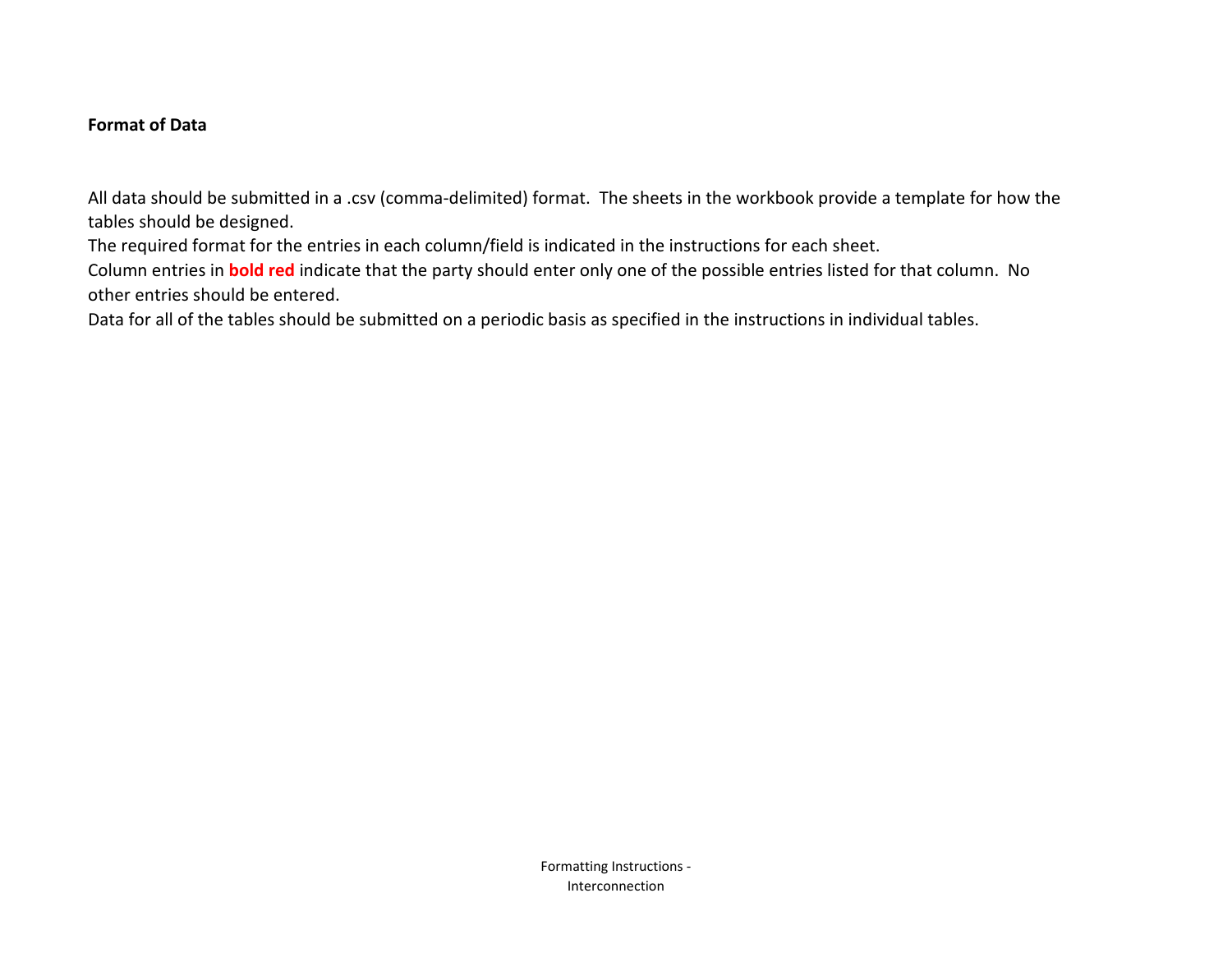## **"Sales of Transit Service" Table**

For each month from 01/01/2009 through 06/30/2014, provide data on sales of transit service requested in the "Sales of Transit Service" table. Data should be provided for the 25 largest transit customers of the Company measured by maximum capacity usage measured at the 95th percentile. Data for all other customers should be provided in aggregate.

In general, this table is intended to provide data on transit service that the company sells to customers, separately by customer.

| Column       | <b>Variable Name</b>        | Format         | <b>Possible Entries/Example Entries</b> | <b>Description</b>                                                                            |
|--------------|-----------------------------|----------------|-----------------------------------------|-----------------------------------------------------------------------------------------------|
| Α            | Date                        | Text - YYYY MM | 2009 01 to 2014 06                      | The year and month for which the data is being collected.                                     |
| B            | Customer Name               | Text           | ABC Technologies, Inc., Other           | Name of customer obtaining transit service offered by the Company. Aggregate data for         |
|              |                             |                |                                         | customers other than the top 25 should be labeled "Other".                                    |
| $\mathsf{C}$ | Customer_DBA_Name           | Text           | ABC, Other                              | Name that customer uses when doing business with the Company. Aggregate data for              |
|              |                             |                |                                         | customers other than the top 25 should be labeled "Other".                                    |
| D            | Capacity                    | Float          | 500 mbps                                | Total traffic volume capacity in megabits per second (mbps) that customer can send/receive    |
|              |                             |                |                                         | over the Company's network.                                                                   |
| E            | Total Traffic In            | Float          | 129,600,000 gb                          | Total inbound traffic in gigabytes (gb) handed off by the customer to the Company during the  |
|              |                             |                |                                         | month.                                                                                        |
| $\mathsf F$  | On_Net_Traffic_In           | Float          | 39,050,000 gb                           | Inbound traffic in gigabytes (gb) handed off by the customer to the Company that will         |
|              |                             |                |                                         | terminate on the Company's network.                                                           |
| G            | Total Traffic Out           | Float          | 64,800,000 gb                           | Total outbound traffic in gigabytes (gb) handed off by the Company to the customer during the |
|              |                             |                |                                         | month.                                                                                        |
| H            | Utilization In              | Float          | 280 mbps                                | The 95th percentile utilization in mbps for inbound traffic delivered via the Company         |
|              |                             |                |                                         | measured using the average bandwidth utilized during five minute sampling intervals. See note |
|              |                             |                |                                         | below.                                                                                        |
|              | Utilization Out             | Float          | 120 mbps                                | The 95th percentile utilization in mbps for outbound traffic delivered via the Company        |
|              |                             |                |                                         | measured using the average bandwidth utilized during five minute sampling intervals. See      |
|              |                             |                |                                         | note below.                                                                                   |
| J            | Total Revenue               | Float          | \$100,000                               | Total amount of money paid by customer to the Company during the month for transit service.   |
|              |                             |                |                                         |                                                                                               |
| К            | Non_Recurring_Revenue Float |                | \$20,000                                | Amount of money paid by customer to the Company for port installation and other charges       |
|              |                             |                |                                         | which are not expected to be incurred on a regular basis in other months.                     |
| L            | Recurring_Revenue           | Float          | \$80,000                                | Amount of money other than non-recurring revenue that customer paid the Company during        |
|              |                             |                |                                         | the month. If recurring revenue is contractually determined on an annual basis, divide annual |
|              |                             |                |                                         | recurring revenue by twelve.                                                                  |
| M            | Contract Doc                | Text           | 43589764L                               | Contract document identification code used to identify the applicable contract in the         |
|              |                             |                |                                         | Information Request.                                                                          |
| N            | Contract Start              | Text - YYYY MM | 2010 04                                 | Date when transit service arrangement commenced.                                              |
| O            | Contract End                | Text - YYYY MM | 2018 07                                 | Date when transit service arrangement is set to end; 9999 if not applicable.                  |

### **Notes by Column:**

**A, B, C:** Any variation in Date and Customer Name or DBA Name necessitates the creation of a new, unique record.

**H, I:** Provide a complete explanation of the methodology used to calculate utilization.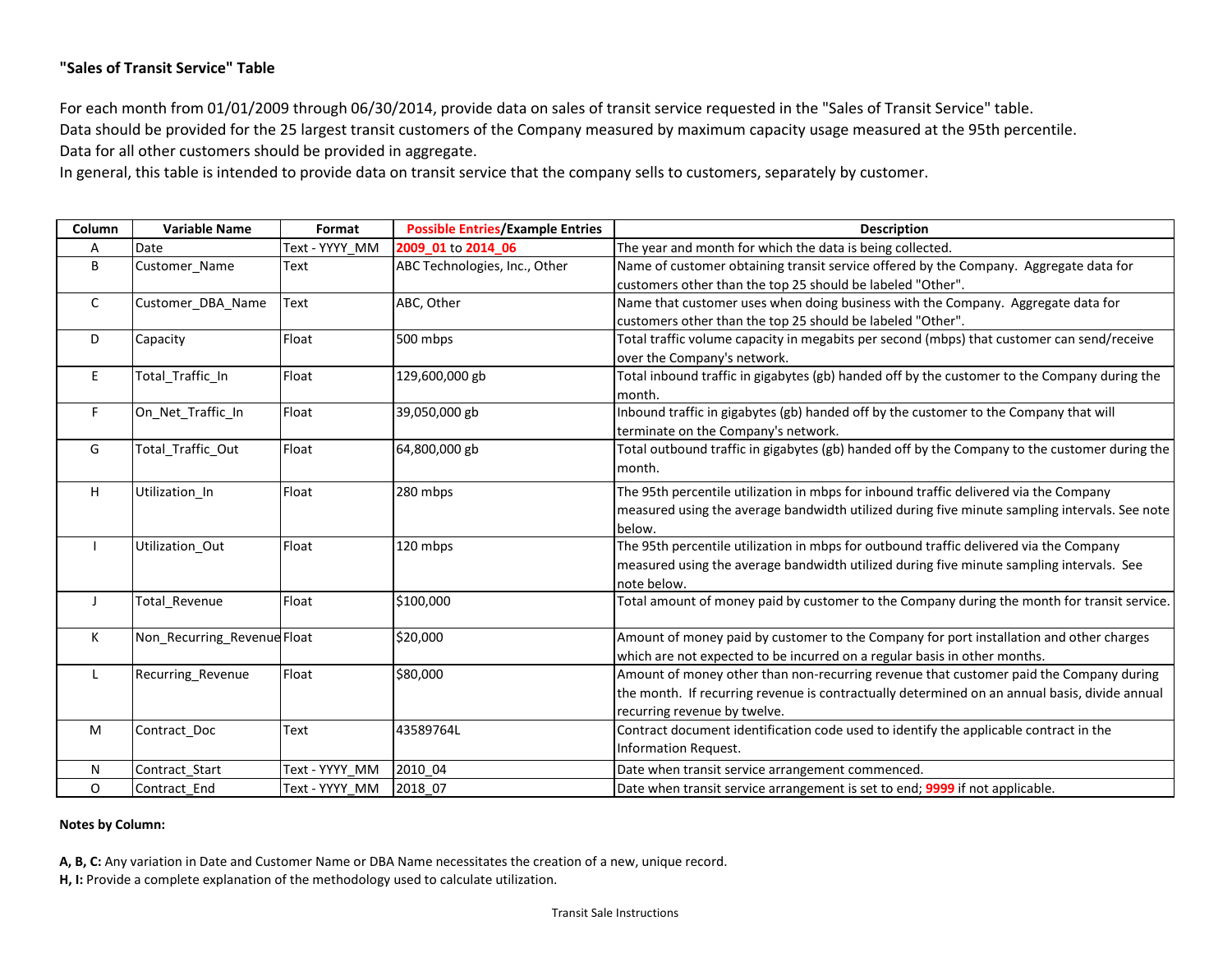|      |                           | Customer_ |          | Total_Traffic_ | On_Net_Traffic_ | Total_Traffic_ |          | Utilization_Utilization_ | Total_    | Non_Recurring_R Recurring_ |          | Contract_ | Contract_ | Contract_ |
|------|---------------------------|-----------|----------|----------------|-----------------|----------------|----------|--------------------------|-----------|----------------------------|----------|-----------|-----------|-----------|
| Date | Customer_Name             | DBA_Name  | Capacity | In             | In              | Out            | In       | Out                      | Revenue   | evenue                     | Revenue  | Doc       | Start     | End       |
|      | 2012_02 ABC Technologies, | ABC       | 500 mbps | 129,600,000 gb | 39,050,000 gb   | 64,800,000 gb  | 280 mbps | 120 mbps                 | \$100,000 | \$20,000                   | \$80,000 | 43589764L | 2010_04   | 2018_07   |
|      | Inc.                      |           |          |                |                 |                |          |                          |           |                            |          |           |           |           |
|      | $\cdots$                  |           | $\cdots$ |                |                 |                |          | $\cdots$                 | $\cdots$  | $\cdots$                   |          | $\cdots$  | $\cdots$  |           |
|      |                           |           |          |                |                 |                |          |                          |           |                            |          |           |           |           |
|      |                           |           |          |                |                 |                |          |                          |           |                            |          |           |           |           |
|      |                           |           |          |                |                 |                |          |                          |           |                            |          |           |           |           |
|      |                           |           |          |                |                 |                |          |                          |           |                            |          |           |           |           |
|      |                           |           |          |                |                 |                |          |                          |           |                            |          |           |           |           |
|      |                           |           |          |                |                 |                |          |                          |           |                            |          |           |           |           |
|      |                           |           |          |                |                 |                |          |                          |           |                            |          |           |           |           |
|      |                           |           |          |                |                 |                |          |                          |           |                            |          |           |           |           |
|      |                           |           |          |                |                 |                |          |                          |           |                            |          |           |           |           |
|      |                           |           |          |                |                 |                |          |                          |           |                            |          |           |           |           |
|      |                           |           |          |                |                 |                |          |                          |           |                            |          |           |           |           |
|      |                           |           |          |                |                 |                |          |                          |           |                            |          |           |           |           |
|      |                           |           |          |                |                 |                |          |                          |           |                            |          |           |           |           |
|      |                           |           |          |                |                 |                |          |                          |           |                            |          |           |           |           |
|      |                           |           |          |                |                 |                |          |                          |           |                            |          |           |           |           |
|      |                           |           |          |                |                 |                |          |                          |           |                            |          |           |           |           |
|      |                           |           |          |                |                 |                |          |                          |           |                            |          |           |           |           |
|      |                           |           |          |                |                 |                |          |                          |           |                            |          |           |           |           |
|      |                           |           |          |                |                 |                |          |                          |           |                            |          |           |           |           |
|      |                           |           |          |                |                 |                |          |                          |           |                            |          |           |           |           |
|      |                           |           |          |                |                 |                |          |                          |           |                            |          |           |           |           |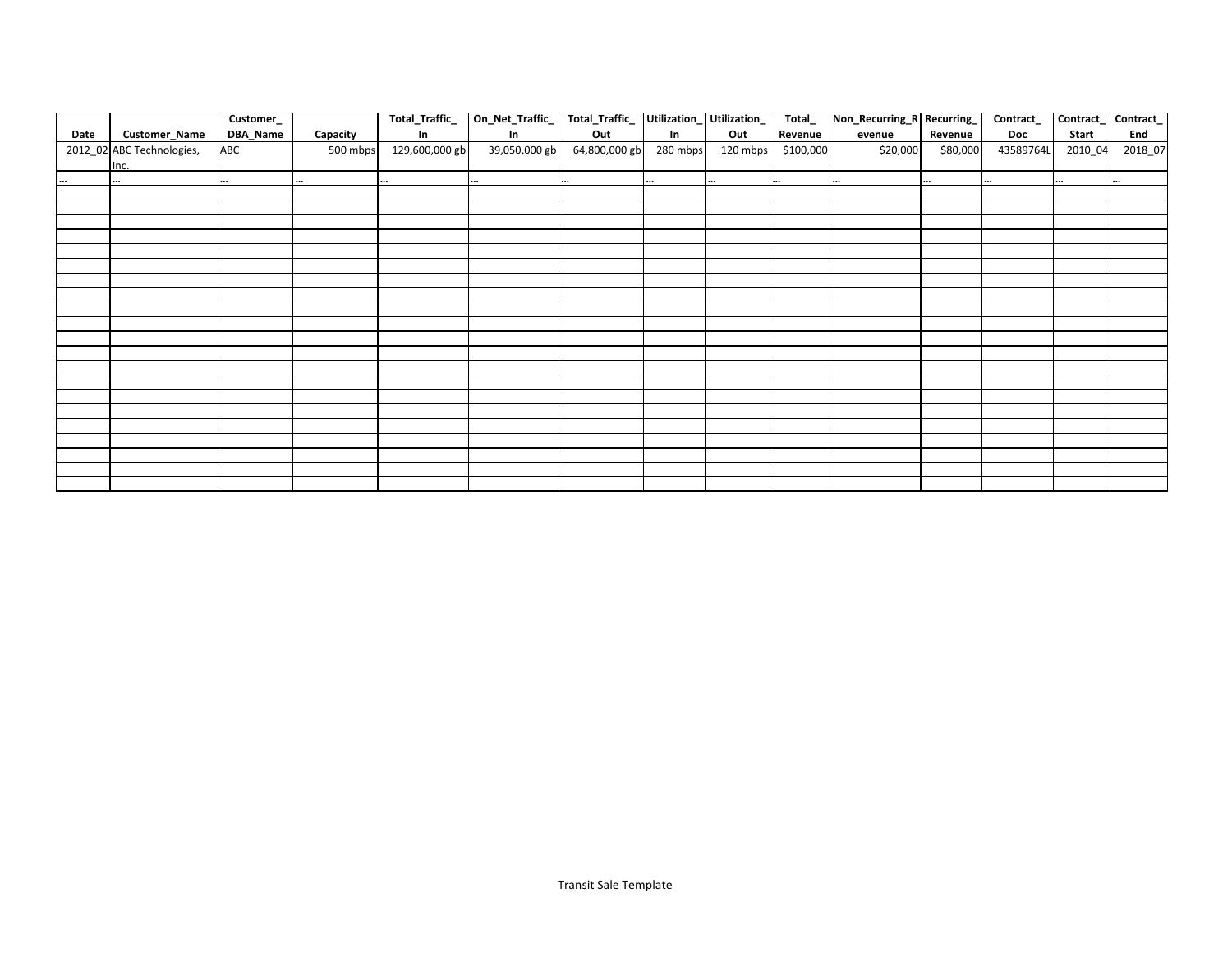## **"Purchases of Transit Service" Table**

For each month from 01/01/2009 through 06/30/2014, provide data on purchases of transit service requested in the "Purchases of Transit Service" table. Data should be provided for all transit providers of the Company.

In general, this table is intended to provide data on transit service that the Company purchases from other providers, separately by provider.

| Column       | <b>Variable Name</b>  | Format         | <b>Possible Entries/Example Entries</b> | <b>Description</b>                                                                            |
|--------------|-----------------------|----------------|-----------------------------------------|-----------------------------------------------------------------------------------------------|
| A            | Date                  | Text - YYYY MM | 2009 01 to 2014 06                      | The month for which the data is being collected.                                              |
| B            | Provider Name         | Text           | ABC Technologies, Inc., Other           | Name of provider selling transit service to the Company                                       |
| $\mathsf{C}$ | Provider DBA Name     | Text           | ABC. Other                              | Name that provider uses when doing business with the Company                                  |
| D            | Capacity              | Float          | 500 mbps                                | Total traffic volume capacity in megabits per second (mbps) that the Company can              |
|              |                       |                |                                         | send/receive over provider's network.                                                         |
| E.           | Total_Traffic_In      | Float          | 129,600,000 gb                          | Total inbound traffic in gigabytes (gb) handed off by the Company to provider during the      |
|              |                       |                |                                         | month.                                                                                        |
| F.           | Total_Traffic_Out     | Float          | 64,800,000 gb                           | Total outbound traffic in gigabytes (gb) handed off by provider to the Company during the     |
|              |                       |                |                                         | month.                                                                                        |
| G            | Utilization In        | Float          | 280 mbps                                | The 95th percentile utilization in mbps for inbound traffic delivered via provider measured   |
|              |                       |                |                                         | using the average bandwidth utilized during five minute sampling intervals. See note below.   |
|              |                       |                |                                         |                                                                                               |
| H            | Utilization Out       | Float          | 120 mbps                                | The 95th percentile utilization in mbps for outbound traffic delivered via provider measured  |
|              |                       |                |                                         | using the average bandwidth utilized during five minute sampling intervals. See note below.   |
|              |                       |                |                                         |                                                                                               |
|              | Total_Revenue         | Float          | \$100,000                               | Total amount of money paid by the Company to provider during the month for transit service.   |
|              |                       |                |                                         |                                                                                               |
|              | Non_Recurring_Revenue | Float          | \$20,000                                | Amount of money paid by the Company to provider for port installation and other charges       |
|              |                       |                |                                         | which are not expected to be incurred on a regular basis in other months.                     |
| К            | Recurring_Revenue     | Float          | \$80,000                                | Amount of money other than non-recurring revenue that the Company paid provider during        |
|              |                       |                |                                         | the month. If recurring revenue is contractually determined on an annual basis, divide annual |
|              |                       |                |                                         | recurring revenue by twelve.                                                                  |
|              | Contract Doc          | Integer        | 66789413J                               | Contract document identification code used to identify the applicable contract in the         |
|              |                       |                |                                         | Information Request.                                                                          |
| M            | Contract Start        | Text - YYYY MM | 2010_04                                 | Date when transit service arrangement commenced.                                              |
| N            | Contract End          | Text - YYYY_MM | 2018 07                                 | Date when transit service arrangement is set to end; 9999 if not applicable.                  |

### **Notes by Column:**

**A, B, C:** Any variation in Date and Provider Name or DBA Name necessitates the creation of a new, unique record.

**G, H:** Provide a complete explanation of the methodology used to calculate utilization.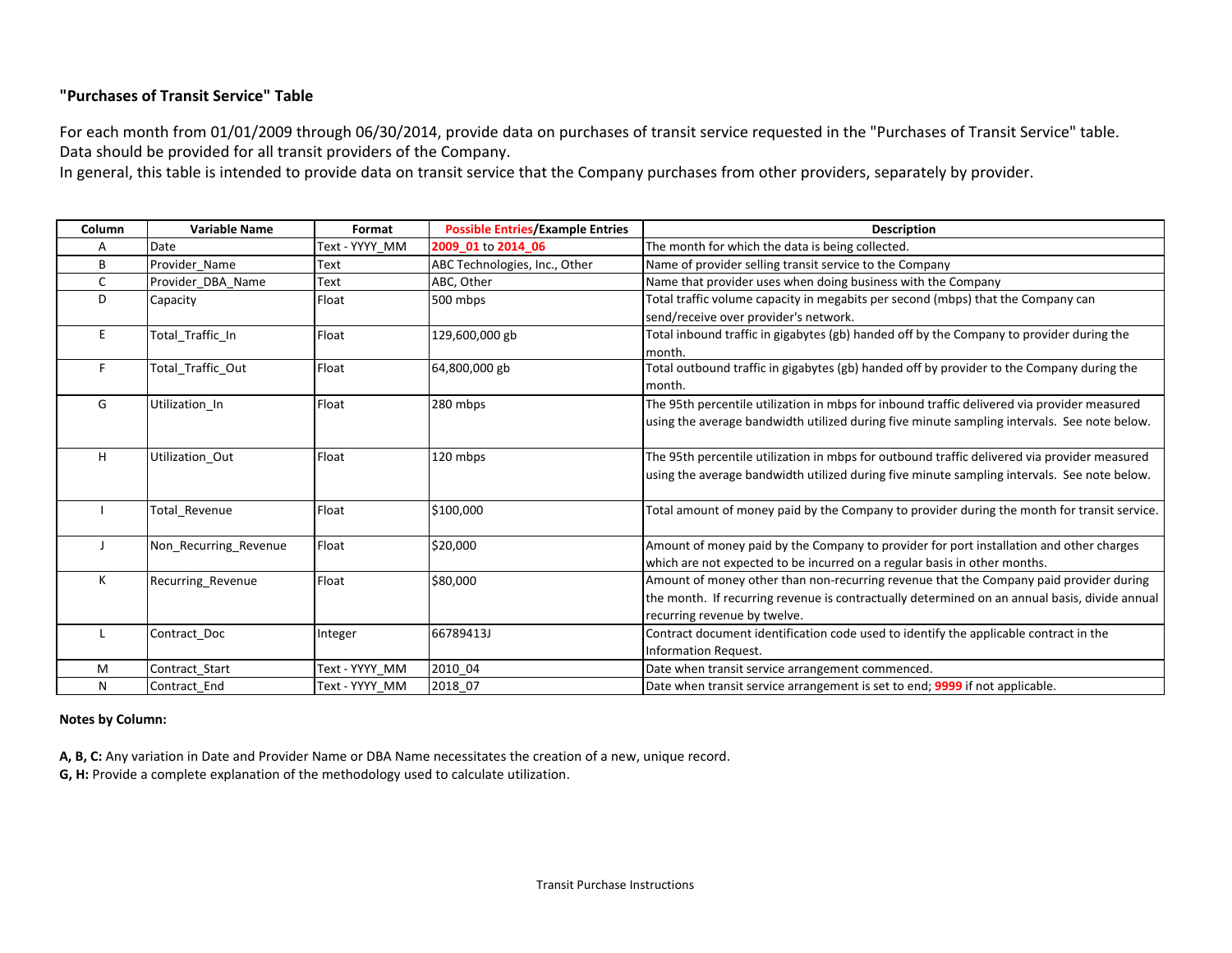| Date     | Provider_Name                 | Provider_DBA | Capacity | Total_Traffic_  Total_Traffic_ Utilization_I Utilization_ |          |              |          |           | Total_Revenue Non_Recurring | Recurring | Contract_  |          | Contract Contract |
|----------|-------------------------------|--------------|----------|-----------------------------------------------------------|----------|--------------|----------|-----------|-----------------------------|-----------|------------|----------|-------------------|
|          |                               | Name         |          | In                                                        | Out      | $\mathbf{n}$ | Out      |           | Revenue                     | Revenue   | Doc        | Start    | <b>End</b>        |
|          | 2012_01 ABC Technologies, ABC |              | 500 mbps | 129,600,000 gb 64,800,000 gb                              |          | 280 mbps     | 120 mbps | \$100,000 | \$20,000                    | \$80,000  | 66789413J  | $2010_0$ | 2018_07           |
|          | Inc.                          |              |          |                                                           |          |              |          |           |                             |           |            |          |                   |
| $\cdots$ | $\cdots$                      | $\cdots$     |          | $\sim 10^{-1}$                                            | $\cdots$ | $\cdots$     |          | $\cdots$  | $\cdots$                    | $\cdots$  | $\sim 100$ |          | $\sim 100$        |
|          |                               |              |          |                                                           |          |              |          |           |                             |           |            |          |                   |
|          |                               |              |          |                                                           |          |              |          |           |                             |           |            |          |                   |
|          |                               |              |          |                                                           |          |              |          |           |                             |           |            |          |                   |
|          |                               |              |          |                                                           |          |              |          |           |                             |           |            |          |                   |
|          |                               |              |          |                                                           |          |              |          |           |                             |           |            |          |                   |
|          |                               |              |          |                                                           |          |              |          |           |                             |           |            |          |                   |
|          |                               |              |          |                                                           |          |              |          |           |                             |           |            |          |                   |
|          |                               |              |          |                                                           |          |              |          |           |                             |           |            |          |                   |
|          |                               |              |          |                                                           |          |              |          |           |                             |           |            |          |                   |
|          |                               |              |          |                                                           |          |              |          |           |                             |           |            |          |                   |
|          |                               |              |          |                                                           |          |              |          |           |                             |           |            |          |                   |
|          |                               |              |          |                                                           |          |              |          |           |                             |           |            |          |                   |
|          |                               |              |          |                                                           |          |              |          |           |                             |           |            |          |                   |
|          |                               |              |          |                                                           |          |              |          |           |                             |           |            |          |                   |
|          |                               |              |          |                                                           |          |              |          |           |                             |           |            |          |                   |
|          |                               |              |          |                                                           |          |              |          |           |                             |           |            |          |                   |
|          |                               |              |          |                                                           |          |              |          |           |                             |           |            |          |                   |
|          |                               |              |          |                                                           |          |              |          |           |                             |           |            |          |                   |
|          |                               |              |          |                                                           |          |              |          |           |                             |           |            |          |                   |
|          |                               |              |          |                                                           |          |              |          |           |                             |           |            |          |                   |
|          |                               |              |          |                                                           |          |              |          |           |                             |           |            |          |                   |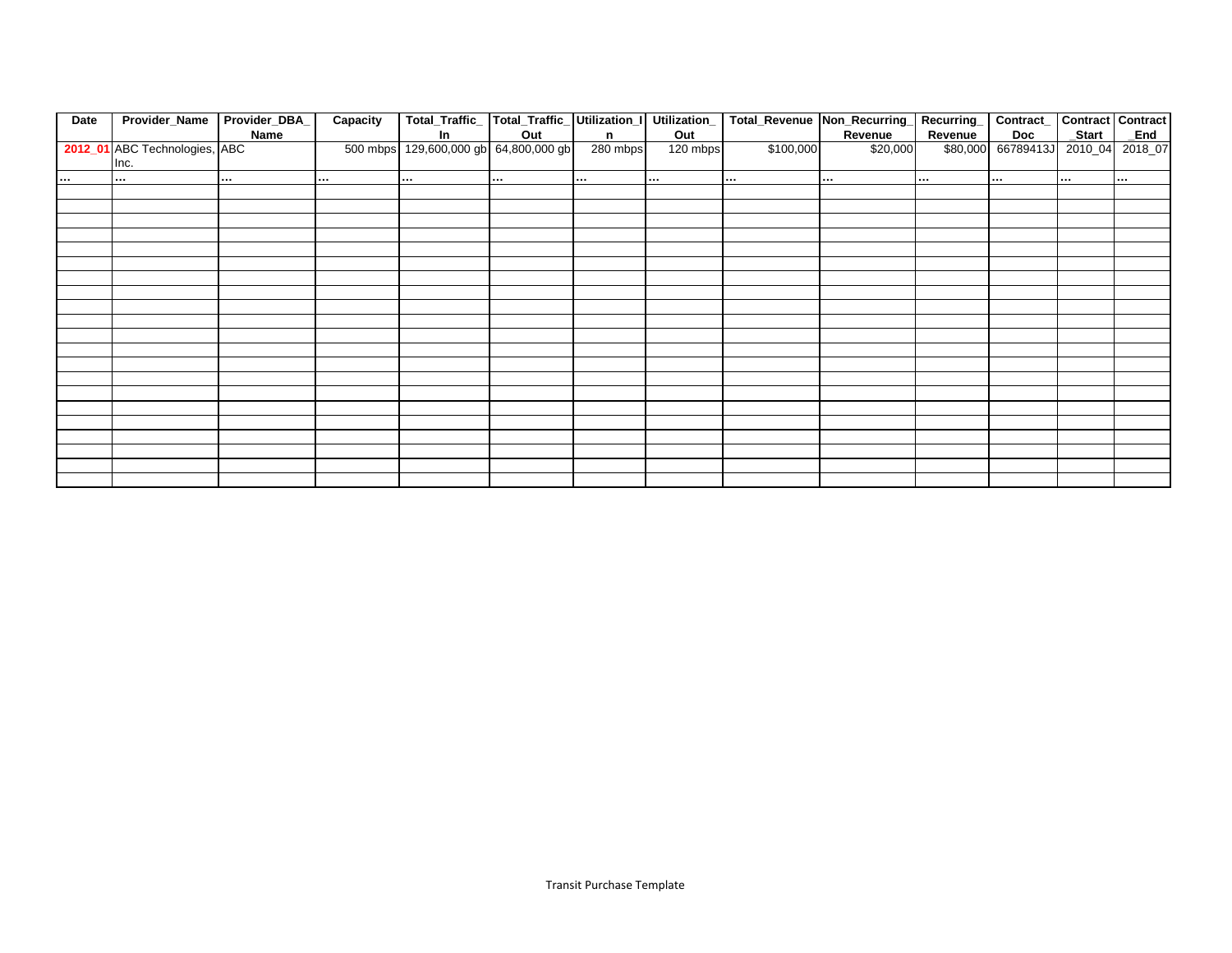### **"Sales of Paid Peering" Table**

For each month from 01/01/2009 through 06/30/2014, provide data on sales of paid peering requested in the "Sales of Paid Peering" table. Data should be provided for all paid peering customers of the Company.

In general, this table is intended to provide data on paid peering sold by the Company to various customers, separately for each customer.

| Column | <b>Variable Name</b>  | Format         | <b>Possible Entries/Example Entries</b> | <b>Description</b>                                                                        |
|--------|-----------------------|----------------|-----------------------------------------|-------------------------------------------------------------------------------------------|
| А      | Date                  | Text - YYYY MM | 2009 01 to 2014 06                      | The month for which the data is being collected.                                          |
| B      | Customer Name         | Text           | ABC Technologies, Inc., Other           | Name of customer obtaining paid peering offered by the Company.                           |
| C      | Customer DBA Name     | Text           | ABC, Other                              | Name that customer uses when doing business with the Company.                             |
| D      | Capacity              | Float          | 400,000 mbps                            | Total traffic volume capacity in megabits per second (mbps) that customer can             |
|        |                       |                |                                         | send/receive over the Company's network.                                                  |
| E      | Total_Traffic_In      | Float          | 129,600,000 gb                          | Total inbound traffic in gigabytes (gb) handed off by the customer to the Company during  |
|        |                       |                |                                         | the month.                                                                                |
| F      | Total Traffic Out     | Float          | 64,800,000 gb                           | Total outbound traffic in gigabytes (gb) handed off by the Company to the customer during |
|        |                       |                |                                         | the month.                                                                                |
| G      | Utilization In        | Float          | 5,000 mbps                              | The 95th percentile utilization in mbps for inbound traffic to the Company network        |
|        |                       |                |                                         | measured using the average bandwidth utilized during five minute sampling intervals. See  |
|        |                       |                |                                         | note below.                                                                               |
| H      | Utilization Out       | Float          | 2,500 mbps                              | The 95th percentile utilization in mbps for outbound traffic from the Company network     |
|        |                       |                |                                         | measured using the average bandwidth utilized during five minute sampling intervals. See  |
|        |                       |                |                                         | note below.                                                                               |
|        | Total Revenue         | Float          | \$100,000                               | Amount of money paid by customer to the Company during the month for paid peering         |
|        |                       |                |                                         | service.                                                                                  |
|        | Non_Recurring_Revenue | Float          | \$20,000                                | Amount of money paid by customer to the Company for port installation and other           |
|        |                       |                |                                         | charges which are not expected to be incurred on a regular basis in other months.         |
| K      | Recurring_Revenue     | Float          | \$80,000                                | Amount of money other than non-recurring revenue that customer paid the Company           |
|        |                       |                |                                         | during the month. If recurring revenue is contractually determined on an annual basis,    |
|        |                       |                |                                         | divide annual recurring revenue by twelve.                                                |
|        | Contract_Doc          | Text           | 56984863Q                               | Contract document identification code used to identify the applicable contract in the     |
|        |                       |                |                                         | Information Request.                                                                      |
| M      | Contract Start        | Text - YYYY MM | 2010 04                                 | Date when paid peering arrangement commenced.                                             |
| N      | Contract End          | Text - YYYY MM | 2018 07                                 | Date when paid peering arrangement is set to end; 9999 if not applicable.                 |

#### **Notes by Column:**

**A, B, C:** Any variation in Date and Customer Name or DBA Name necessitates the creation of a new, unique record.

**G, H:** Provide a complete explanation of the methodology used to calculate utilization.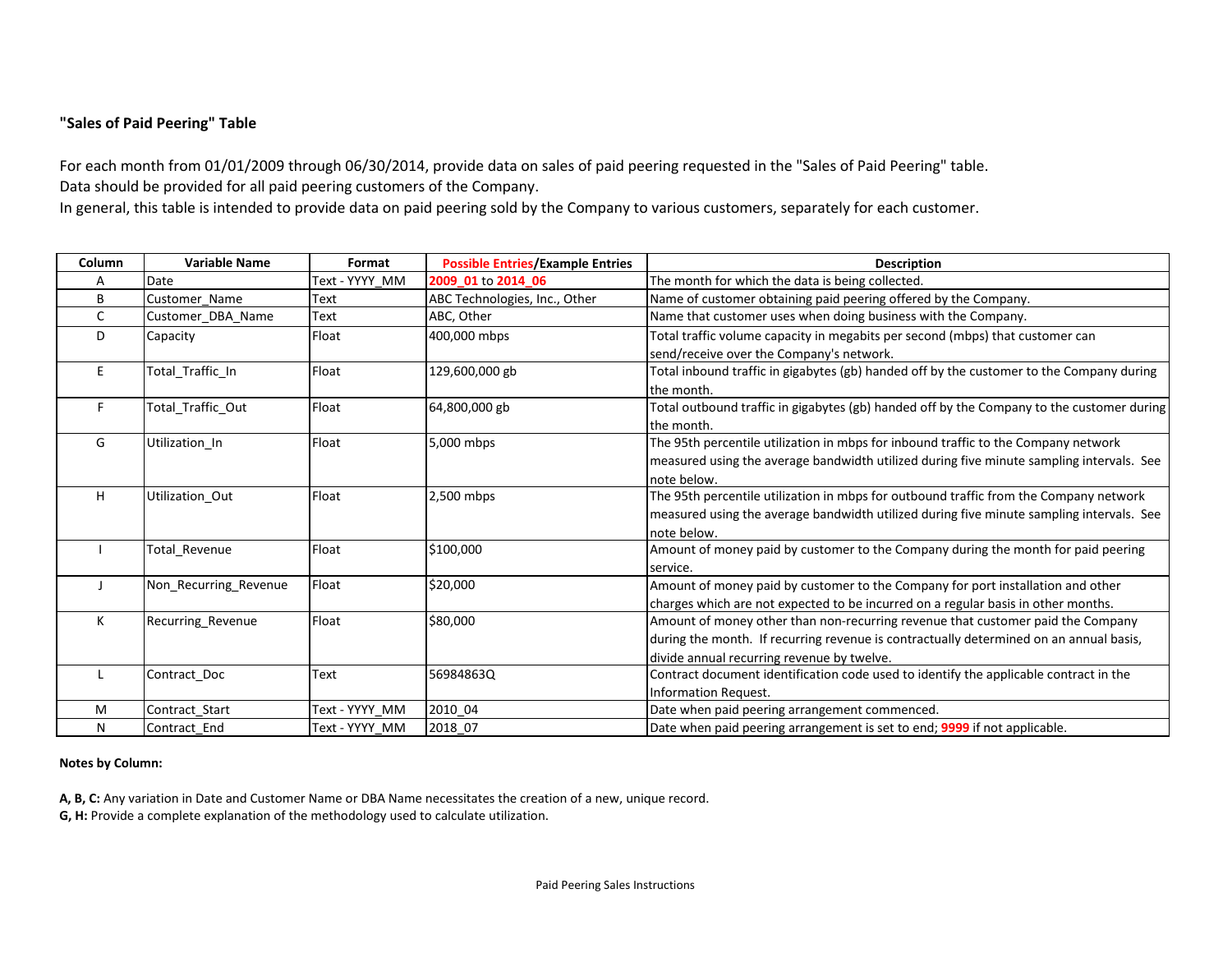| Date          | Customer_Name Customer_DBA    |               | Capacity | Total_Traffic_                            | Total_Traffic_ Utilization_ Utilization_ |                                 |          | Total_Revenue Non_Recurring |          | Recurring | Contract_   Contract   Contract |          |          |
|---------------|-------------------------------|---------------|----------|-------------------------------------------|------------------------------------------|---------------------------------|----------|-----------------------------|----------|-----------|---------------------------------|----------|----------|
|               |                               | Name          |          | ln                                        | Out                                      | In                              | Out      |                             | Revenue  | Revenue   | Doc                             | _Start   | _End     |
|               | 2012_01 ABC Technologies, ABC |               |          | 400,000 mbps 129,600,000 gb 64,800,000 gb |                                          | 5,000 mbps 2,500 mbps \$100,000 |          |                             | \$20,000 | \$80,000  | 56984863Q 2010_04               |          | 2018_07  |
|               | Inc.                          |               |          |                                           |                                          |                                 |          |                             |          |           |                                 |          |          |
| $\sim$ $\sim$ |                               | $\sim$ $\sim$ | $\cdots$ |                                           | $\cdots$                                 | $\cdots$                        | $\cdots$ | $\cdots$                    |          |           |                                 | $\cdots$ | $\cdots$ |
|               |                               |               |          |                                           |                                          |                                 |          |                             |          |           |                                 |          |          |
|               |                               |               |          |                                           |                                          |                                 |          |                             |          |           |                                 |          |          |
|               |                               |               |          |                                           |                                          |                                 |          |                             |          |           |                                 |          |          |
|               |                               |               |          |                                           |                                          |                                 |          |                             |          |           |                                 |          |          |
|               |                               |               |          |                                           |                                          |                                 |          |                             |          |           |                                 |          |          |
|               |                               |               |          |                                           |                                          |                                 |          |                             |          |           |                                 |          |          |
|               |                               |               |          |                                           |                                          |                                 |          |                             |          |           |                                 |          |          |
|               |                               |               |          |                                           |                                          |                                 |          |                             |          |           |                                 |          |          |
|               |                               |               |          |                                           |                                          |                                 |          |                             |          |           |                                 |          |          |
|               |                               |               |          |                                           |                                          |                                 |          |                             |          |           |                                 |          |          |
|               |                               |               |          |                                           |                                          |                                 |          |                             |          |           |                                 |          |          |
|               |                               |               |          |                                           |                                          |                                 |          |                             |          |           |                                 |          |          |
|               |                               |               |          |                                           |                                          |                                 |          |                             |          |           |                                 |          |          |
|               |                               |               |          |                                           |                                          |                                 |          |                             |          |           |                                 |          |          |
|               |                               |               |          |                                           |                                          |                                 |          |                             |          |           |                                 |          |          |
|               |                               |               |          |                                           |                                          |                                 |          |                             |          |           |                                 |          |          |
|               |                               |               |          |                                           |                                          |                                 |          |                             |          |           |                                 |          |          |
|               |                               |               |          |                                           |                                          |                                 |          |                             |          |           |                                 |          |          |
|               |                               |               |          |                                           |                                          |                                 |          |                             |          |           |                                 |          |          |
|               |                               |               |          |                                           |                                          |                                 |          |                             |          |           |                                 |          |          |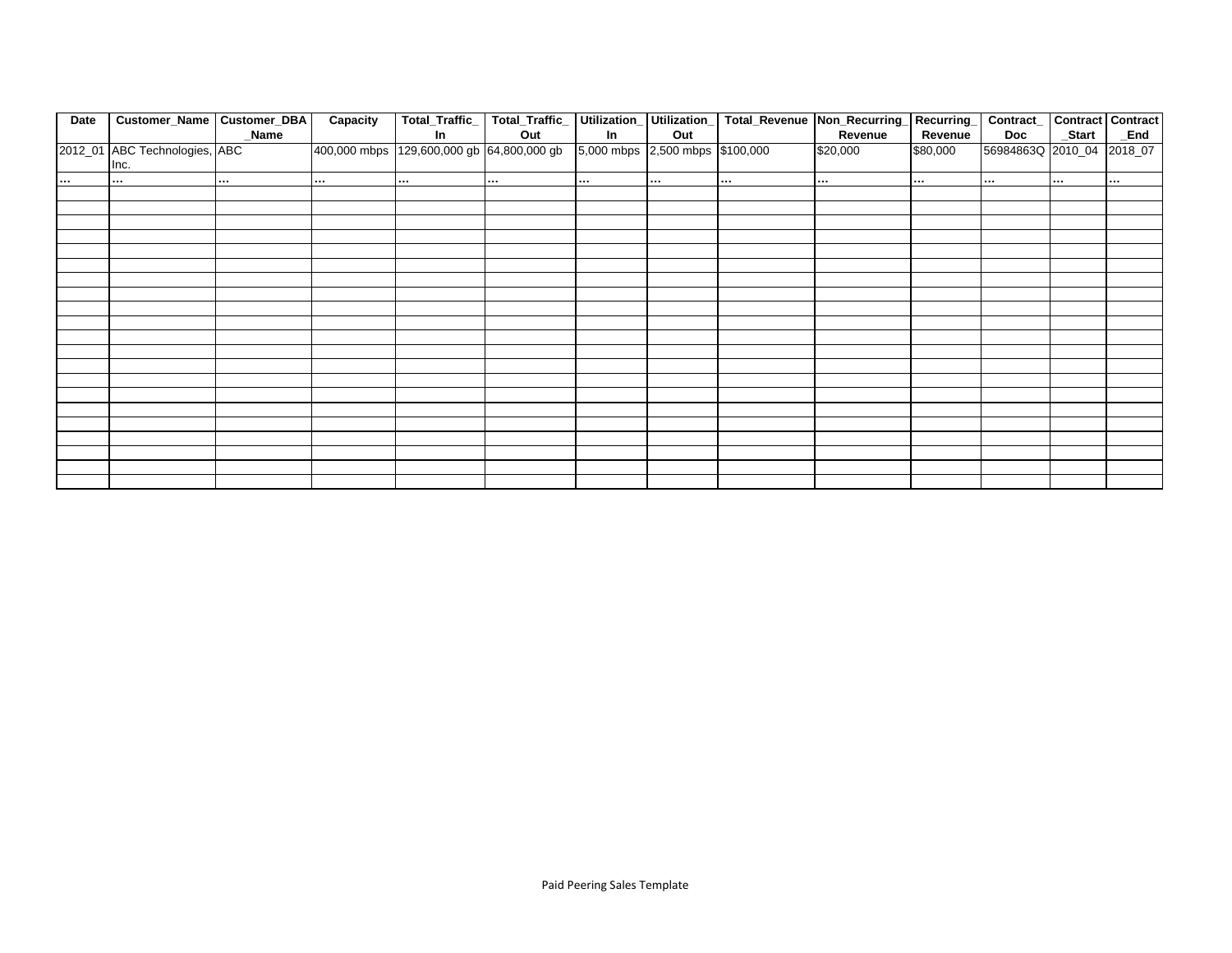## **"Internet Traffic Exchange: Paid Peering Nodes" Table**

For each month from 01/01/2009 through 06/30/2014**,** provide the requested data on paid peering interconnection at the IP point of presence in the "Internet Traffic Exchange: Paid Peering" table.

Data should be provided for all paid peering customers of the Company.

In general, this table is intended to provide data on IP point of presence locations and traffic for the Company's sale of paid peering to customers, separately by customer and IP point of presence.

| Column       | <b>Variable Name</b>   | Format         | <b>Possible Entries/Example Entries</b> | <b>Description</b>                                                                                                                                                                               |
|--------------|------------------------|----------------|-----------------------------------------|--------------------------------------------------------------------------------------------------------------------------------------------------------------------------------------------------|
| Α            | Date                   | Text - YYYY_MM | 2009 01 to 2014 06                      | The month for which the data is being collected.                                                                                                                                                 |
| B            | Facility Name          | Text           | Equinix Los Angeles (LA1)               | Name of facility where interconnection takes place.                                                                                                                                              |
| C            | Street Address         | Text           | 600 W 7th St, 6th Floor                 | Street address of facility where interconnection takes place.                                                                                                                                    |
| D            | City Name              | Text           | Los Angeles                             | City name of location of facility where interconnection takes place.                                                                                                                             |
| E            | State Abbreviation     | Text           | CA                                      | Two-letter State postal abbreviation for State of facility where interconnection takes<br>place.                                                                                                 |
| F            | Zip                    | Text           | 90017                                   | Five-digit zipcode (with leading zeros) of facility where interconnection takes place.                                                                                                           |
| G            | Ownership              | Integer        | 0, 1                                    | Whether the facility where interconnection takes place and independently owned<br>facility $(0)$ or a facility owned by the Company $(1)$ .                                                      |
| H            | <b>ASN</b>             | Integer        | 7922                                    | Autonomous system number of autonomous system where interconnection takes<br>place.                                                                                                              |
|              | IP                     | Text           | IPv4, IPv6                              | Internet Protocol version at IP point of presence where interconnection takes place.                                                                                                             |
| $\mathbf{I}$ | Customer Name          | Text           | ABC Technologies, Inc.                  | Name of customer obtaining paid peering offered by the Company                                                                                                                                   |
| Κ            | Customer DBA Name      | Text           | ABC, Other                              | Name that customer uses when doing business with the Company                                                                                                                                     |
| L            | Node Capacity          | Float          | 40,000 mbps                             | Total traffic volume capacity in megabits per second (mbps) that customer can<br>send/receive over the Company's network from the IP point of presence where<br>intereconnection takes place.    |
| M            | Node_Total_Traffic_In  | Float          | 80,000,000 gb                           | Total inbound traffic in gigabytes (gb) handed off by the customer to the Company<br>during the month at the IP point of presence where interconnection takes place.                             |
| N            | Node Total Traffic Out | Float          | 40,000,000 gb                           | Total outbound traffic in gigabytes (gb) handed off by the Company to the customer<br>during the month at the IP point of presence where interconnection takes place.                            |
| $\circ$      | Node_Utilization_In    | Float          | 5,000 mbps                              | The 95th percentile utilization in mbps for inbound traffic to the Company network<br>measured using the average bandwidth utilized during five minute sampling intervals.<br>See note below.    |
| P            | Node Utilization Out   | Float          | 2,500 mbps                              | The 95th percentile utilization in mbps for outbound traffic from the Company<br>network measured using the average bandwidth utilized during five minute sampling<br>intervals. See note below. |

### **Notes by Column:**

**A, B, H, J, K**: Any variation in Date, Facility Name, ASN, and Customer Name or DBA Name necessitates the creation of a new, unique record. **O, P:** Provide a complete explanation of the methodology used to calculate utilization.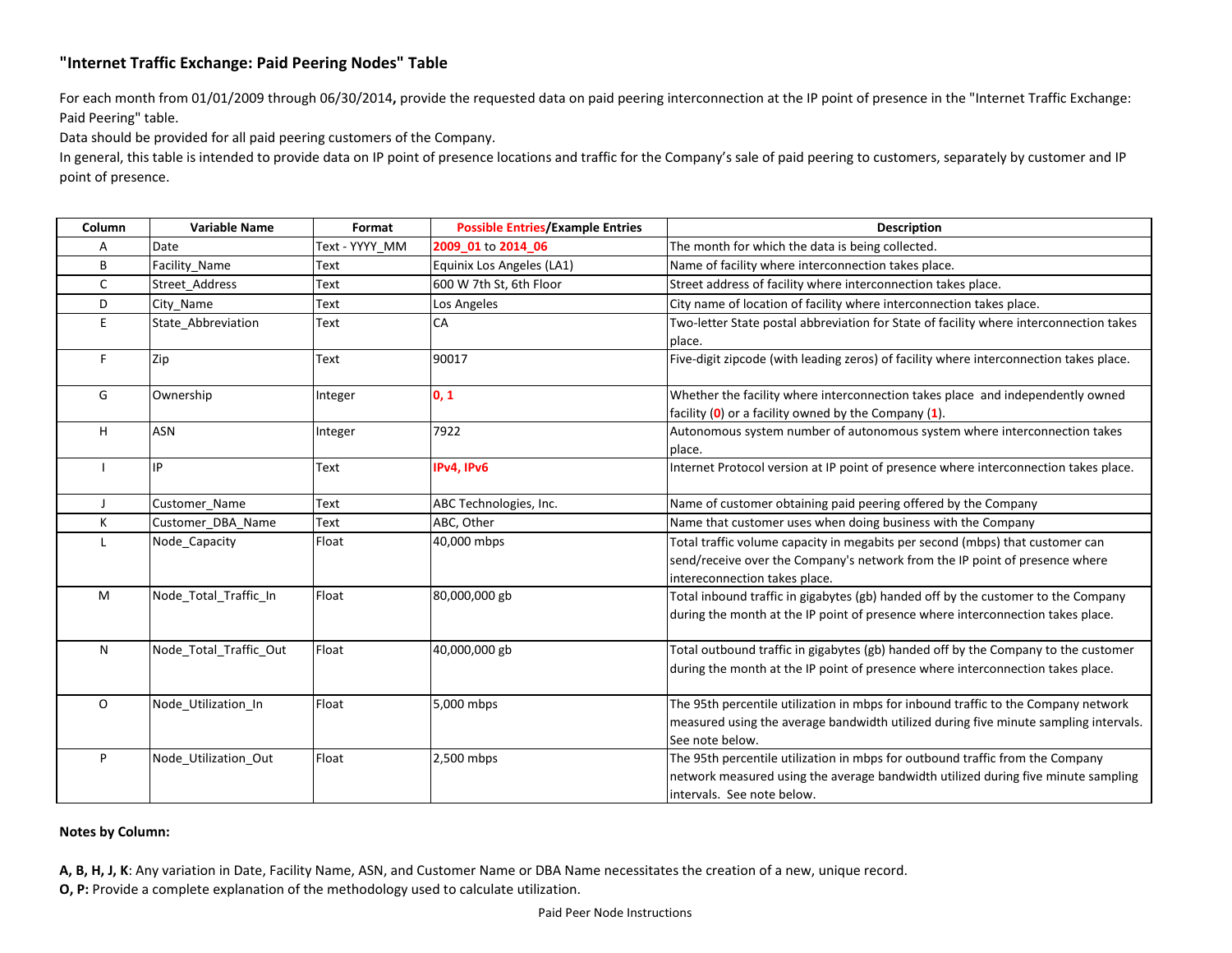| Date     | Facility_Name | <b>Street_Address</b>                               | City_Name   | State_       | Zip   | Ownership | ASN  | IP | Customer_Name          | Customer_DBA_Na | Node_       | Node_Total_   | Node_Total_   |            | Node_Utilization_In Node_Utilization_O |
|----------|---------------|-----------------------------------------------------|-------------|--------------|-------|-----------|------|----|------------------------|-----------------|-------------|---------------|---------------|------------|----------------------------------------|
|          |               |                                                     |             | Abbreviation |       |           |      |    |                        | me              | Capacity    | Traffic In    | Traffic Out   |            | ut                                     |
|          |               | 2012_01 Equinix Los Angeles 600 W 7th St, 6th Floor | Los Angeles | CA           | 90017 |           | 7922 |    | IPv6 ABC Technologies, | ABC             | 40,000 mbps | 80,000,000 gb | 40,000,000 gb | 5,000 mbps | 2,500 mbps                             |
|          | (LA1)         |                                                     |             |              |       |           |      |    | Inc.                   |                 |             |               |               |            |                                        |
| $\cdots$ |               |                                                     |             |              |       |           |      |    |                        |                 |             |               |               |            |                                        |
|          |               |                                                     |             |              |       |           |      |    |                        |                 |             |               |               |            |                                        |
|          |               |                                                     |             |              |       |           |      |    |                        |                 |             |               |               |            |                                        |
|          |               |                                                     |             |              |       |           |      |    |                        |                 |             |               |               |            |                                        |
|          |               |                                                     |             |              |       |           |      |    |                        |                 |             |               |               |            |                                        |
|          |               |                                                     |             |              |       |           |      |    |                        |                 |             |               |               |            |                                        |
|          |               |                                                     |             |              |       |           |      |    |                        |                 |             |               |               |            |                                        |
|          |               |                                                     |             |              |       |           |      |    |                        |                 |             |               |               |            |                                        |
|          |               |                                                     |             |              |       |           |      |    |                        |                 |             |               |               |            |                                        |
|          |               |                                                     |             |              |       |           |      |    |                        |                 |             |               |               |            |                                        |
|          |               |                                                     |             |              |       |           |      |    |                        |                 |             |               |               |            |                                        |
|          |               |                                                     |             |              |       |           |      |    |                        |                 |             |               |               |            |                                        |
|          |               |                                                     |             |              |       |           |      |    |                        |                 |             |               |               |            |                                        |
|          |               |                                                     |             |              |       |           |      |    |                        |                 |             |               |               |            |                                        |
|          |               |                                                     |             |              |       |           |      |    |                        |                 |             |               |               |            |                                        |
|          |               |                                                     |             |              |       |           |      |    |                        |                 |             |               |               |            |                                        |
|          |               |                                                     |             |              |       |           |      |    |                        |                 |             |               |               |            |                                        |
|          |               |                                                     |             |              |       |           |      |    |                        |                 |             |               |               |            |                                        |
|          |               |                                                     |             |              |       |           |      |    |                        |                 |             |               |               |            |                                        |
|          |               |                                                     |             |              |       |           |      |    |                        |                 |             |               |               |            |                                        |
|          |               |                                                     |             |              |       |           |      |    |                        |                 |             |               |               |            |                                        |
|          |               |                                                     |             |              |       |           |      |    |                        |                 |             |               |               |            |                                        |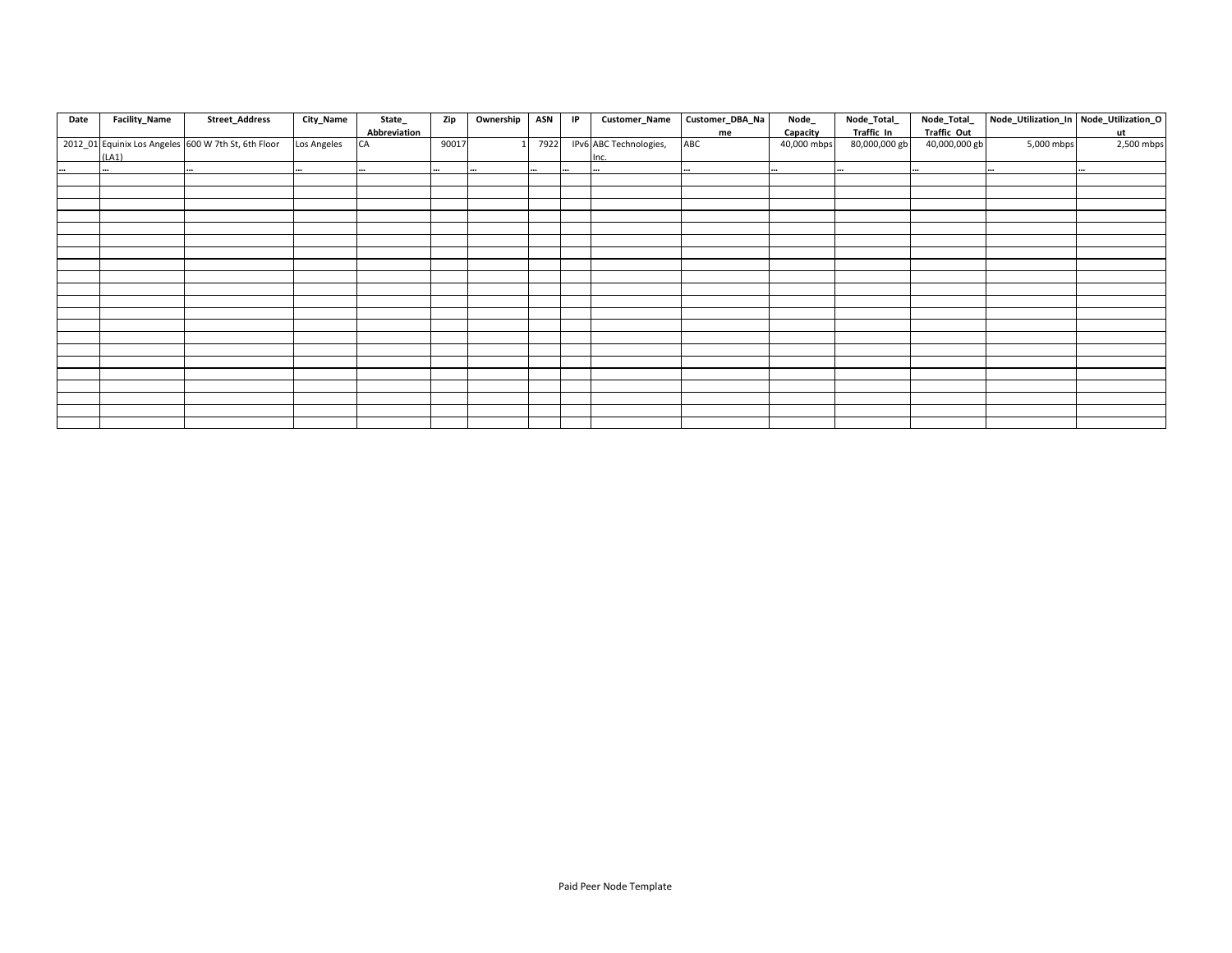## **"Settlement-Free Peering Traffic" Table**

For each month from 01/01/2009 through 06/30/2014, provide traffic and utilization data requested in the "Settlement-Free Peering Traffic" table.

Data should be provided for every settlement-free peer of the Company. In general, this table is intended to provide data on traffic and utilization by settlement-free peers.

| Column       | <b>Variable Name</b>      | Format         | <b>Possible Entries/Example Entries</b> | <b>Description</b>                                                         |
|--------------|---------------------------|----------------|-----------------------------------------|----------------------------------------------------------------------------|
| A            | Date                      | Text - YYYY MM | 2009_01 to 2014_06                      | The month for which the data is being collected.                           |
| B            | Peer Name                 | Text           | ABC Technologies, Inc., Other           | Name of settlement-free peer                                               |
| C            | Peer DBA Name             | <b>Text</b>    | ABC, Other                              | Name that peer uses when doing business with the Company                   |
| D            | Peer Capacity             | Float          | 400,000 mbps                            | Total traffic volume capacity in megabits per second (mbps) that the       |
|              |                           |                |                                         | Company can send/receive over peer's network without incurring penalty     |
|              |                           |                |                                         | fees.                                                                      |
| E            | Company_Capacity          | Float          | 400,000 mbps                            | Total traffic volume capacity in megabits per second (mbps) that peer can  |
|              |                           |                |                                         | send/receive over the Company network without incurring penalty fees.      |
|              |                           |                |                                         |                                                                            |
| F.           | Total_Traffic_In          | Float          | 129,600,000 gb                          | Total inbound traffic in gigabytes (gb) handed off by peer to the Company  |
|              |                           |                |                                         | during the month.                                                          |
| G            | Total_Traffic_Out         | Float          | 64,800,000 gb                           | Total outbound traffic in gigabytes (gb) handed off by the Company to      |
|              |                           |                |                                         | peer during the month.                                                     |
| H            | Utilization In            | Float          | 5,000 mbps                              | The 95th percentile utilization in mbps for inbound traffic to the Company |
|              |                           |                |                                         | network measured using the average bandwidth utilized during five          |
|              |                           |                |                                         | minute sampling intervals. See note below.                                 |
|              | Utilization_Out           | Float          | 2,500 mbps                              | The 95the percentile utilization in mbps for outbound traffic from the     |
|              |                           |                |                                         | Company network measured using the average bandwidth utilized during       |
|              |                           |                |                                         | five minute sampling intervals. See note below.                            |
| $\mathbf{J}$ | Peer Penalty Fees Paid    | Float          | \$2,000                                 | Amount of money paid by peer to the Company for penalties or fees          |
|              |                           |                |                                         | incurred during the month.                                                 |
| K            | Company Penalty Fees Paid | Float          | \$2,000                                 | Amount of money paid by the Company to peer for penalties or fees          |
|              |                           |                |                                         | incurred during the month.                                                 |
| L            | Contract_Doc              | <b>Text</b>    | 25689743A                               | Contract document identification code used to identify the applicable      |
|              |                           |                |                                         | contract in the Information Request. 9999 if non-contract.                 |
| M            | Contract_Start            | Text - YYYY_MM | 2010 04                                 | Date when settlement-free peering arrangement commenced. 9999 if           |
|              |                           |                |                                         | non-contract.                                                              |
| $\mathsf{N}$ | Contract_End              | Text - YYYY_MM | 2018 07                                 | Date when settlement-free peering is set to end; 9999 if not applicable.   |
|              |                           |                |                                         |                                                                            |

### **Notes by Column:**

**A, B**: Any variation in Date and Peer Name necessitates the creation of a new, unique record.

**H, I:** Provide a complete explanation of the methodology used to calculate utilization.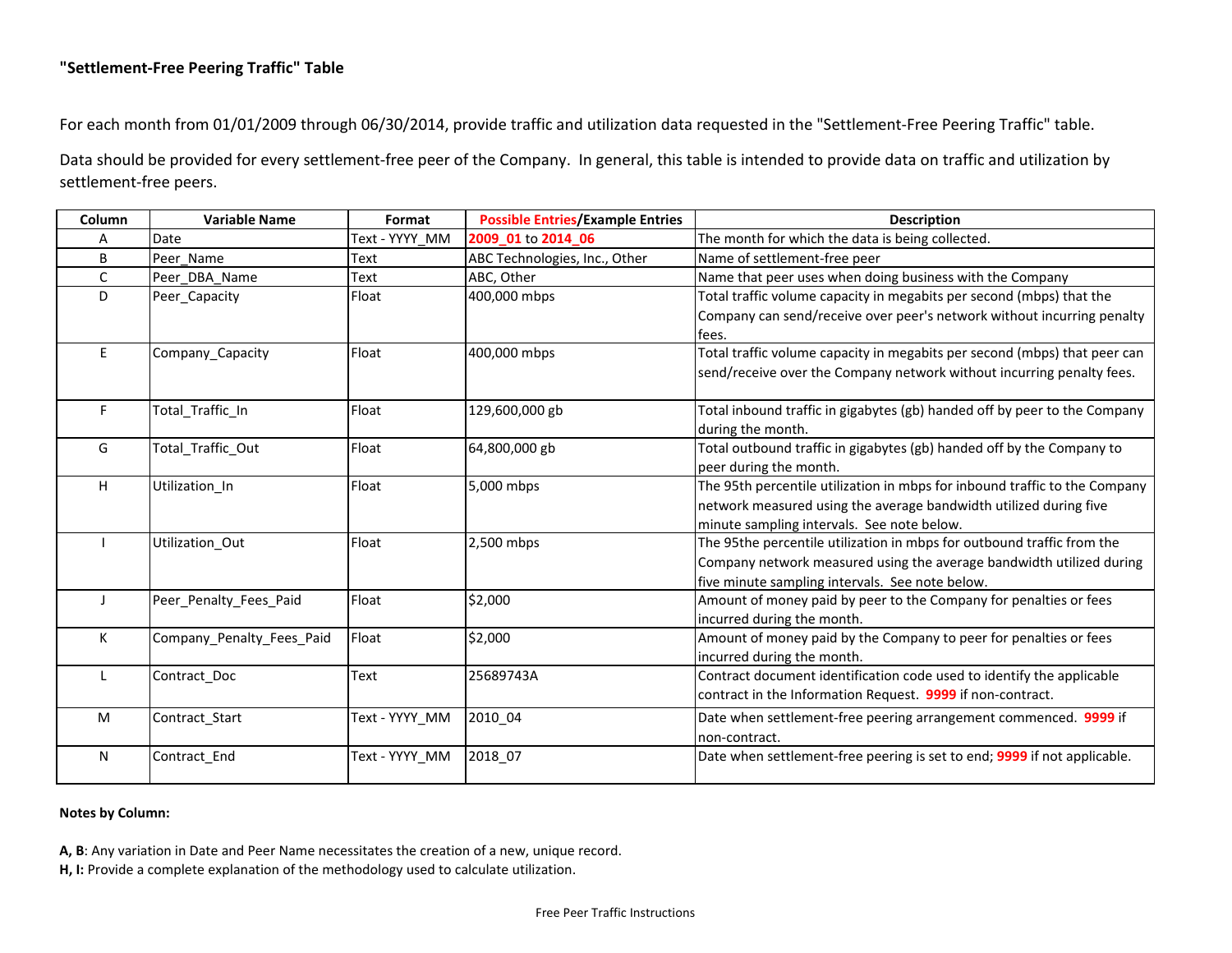| Date     | Peer_Name                 | Peer_DBA_N | Peer_Capacity | Company_     | Total_Traffic_In | Total_Traffic_ | <b>Utilization</b> | Utilization_ |                  | Peer_Penalty_ Company_Penalty_F | Contract   | Contract_ | Contract_  |
|----------|---------------------------|------------|---------------|--------------|------------------|----------------|--------------------|--------------|------------------|---------------------------------|------------|-----------|------------|
|          |                           | ame        |               | Capacity     |                  | Out            | In                 | Out          | <b>Fees Paid</b> | ees Paid                        | <b>Doc</b> | Start     | <b>End</b> |
|          | 2012_01 ABC Technologies, | ABC        | 400,000 mbps  | 400,000 mbps | 129,600,000 gb   | 64,800,000 gb  | 5,000 mbps         | 2,500 mbps   | \$2,000          | \$2,000                         | 25689743A  | 2010_04   | 2018_07    |
|          | Inc.                      |            |               |              |                  |                |                    |              |                  |                                 |            |           |            |
| $\cdots$ | $\cdots$                  | $\cdots$   |               | $\cdots$     |                  |                |                    |              | $\cdots$         |                                 | $\cdots$   | $\cdots$  | $\cdots$   |
|          |                           |            |               |              |                  |                |                    |              |                  |                                 |            |           |            |
|          |                           |            |               |              |                  |                |                    |              |                  |                                 |            |           |            |
|          |                           |            |               |              |                  |                |                    |              |                  |                                 |            |           |            |
|          |                           |            |               |              |                  |                |                    |              |                  |                                 |            |           |            |
|          |                           |            |               |              |                  |                |                    |              |                  |                                 |            |           |            |
|          |                           |            |               |              |                  |                |                    |              |                  |                                 |            |           |            |
|          |                           |            |               |              |                  |                |                    |              |                  |                                 |            |           |            |
|          |                           |            |               |              |                  |                |                    |              |                  |                                 |            |           |            |
|          |                           |            |               |              |                  |                |                    |              |                  |                                 |            |           |            |
|          |                           |            |               |              |                  |                |                    |              |                  |                                 |            |           |            |
|          |                           |            |               |              |                  |                |                    |              |                  |                                 |            |           |            |
|          |                           |            |               |              |                  |                |                    |              |                  |                                 |            |           |            |
|          |                           |            |               |              |                  |                |                    |              |                  |                                 |            |           |            |
|          |                           |            |               |              |                  |                |                    |              |                  |                                 |            |           |            |
|          |                           |            |               |              |                  |                |                    |              |                  |                                 |            |           |            |
|          |                           |            |               |              |                  |                |                    |              |                  |                                 |            |           |            |
|          |                           |            |               |              |                  |                |                    |              |                  |                                 |            |           |            |
|          |                           |            |               |              |                  |                |                    |              |                  |                                 |            |           |            |
|          |                           |            |               |              |                  |                |                    |              |                  |                                 |            |           |            |
|          |                           |            |               |              |                  |                |                    |              |                  |                                 |            |           |            |
|          |                           |            |               |              |                  |                |                    |              |                  |                                 |            |           |            |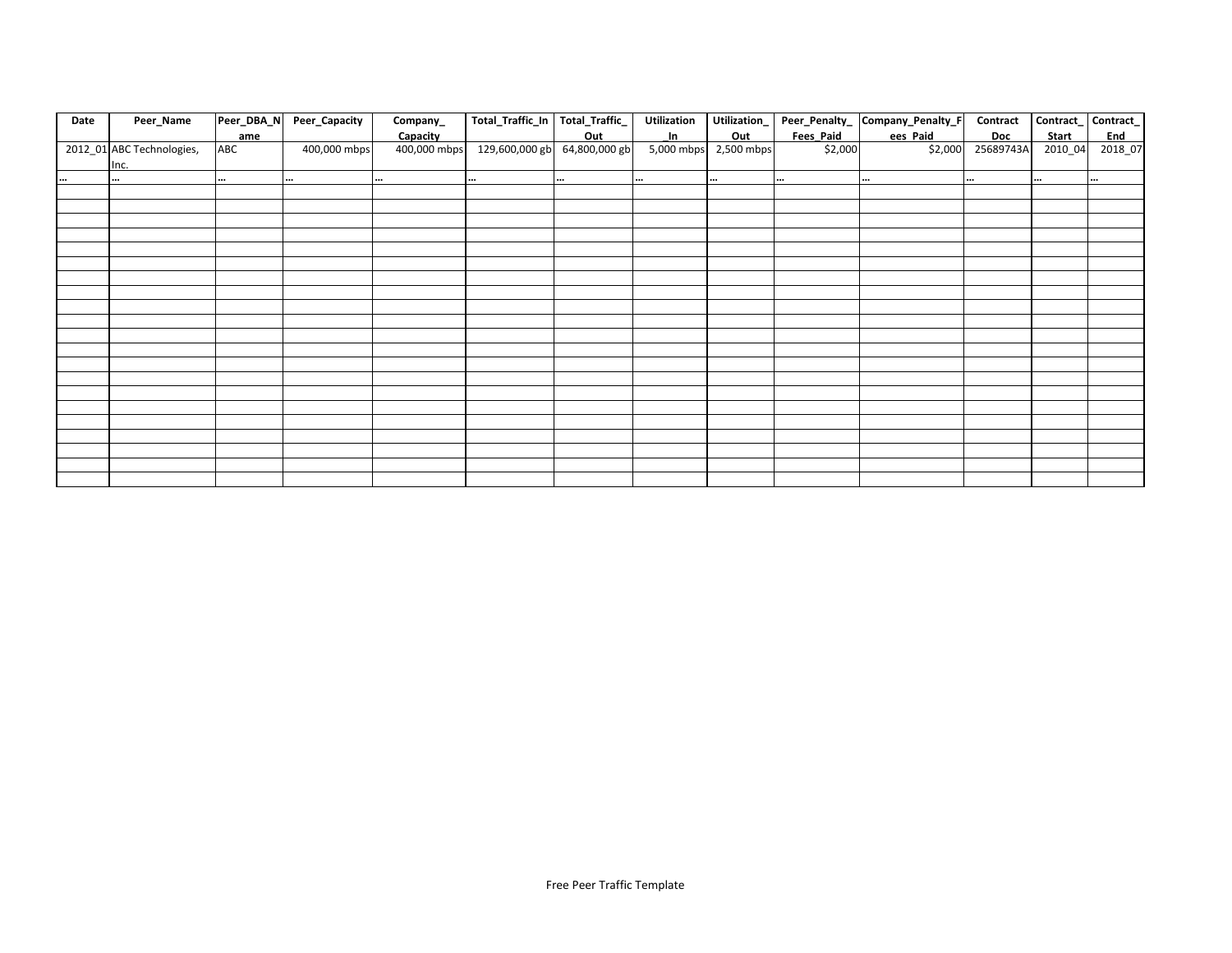## **"Internet Traffic Exchange: Settlement-Free Peering Node" Table**

For each month from 01/01/2009 through 06/30/2014, provide the requested data on settlement-free interconnection at the IP point of presence in the Settlement-Free Peering Node" table.

Data should be provided for all settlement-free peers of the Company**.** In general, this table is intended to provide data on interconnection and traffic by settlement-free peers and IP point of presence.

| Column  | <b>Variable Name</b>   | Format         | <b>Possible Entries/Example Entries</b> | <b>Description</b>                                                                |
|---------|------------------------|----------------|-----------------------------------------|-----------------------------------------------------------------------------------|
| А       | Date                   | Text - YYYY MM | 2009_01 to 2014_06                      | The month for which the data is being collected.                                  |
| B       | Facility Name          | Text           | Equinix Los Angeles (LA1)               | Name of facility where interconnection takes place.                               |
| C       | Street Address         | Text           | 600 W 7th St, 6th Floor                 | Street address of facility where interconnection takes place.                     |
| D       | City Name              | Text           | Los Angeles                             | City name of location of facility where interconnection takes place.              |
| E       | State Abbreviation     | Text           | <b>CA</b>                               | Two-letter State postal abbreviation for State of facility where interconnection  |
| F       | Zip                    | Text           | 90017                                   | Five-digit zipcode (with leading zeros) of facility where interconnection takes   |
| G       | Ownership              | Integer        | 0, 1                                    | Whether the facility where interconnection takes place is an independently        |
|         |                        |                |                                         | owned facility $(0)$ or a facility owned by the Company $(1)$ .                   |
| H       | ASN                    | Integer        | 7922                                    | Autonomous system number of autonomous system where interconnection               |
|         | IP                     | Text           | IPv4, IPv6                              | Internet Protocol version at the IP point of presence where interconnection takes |
|         |                        |                |                                         | place.                                                                            |
|         | Peer Name              | <b>Text</b>    | ABC Technologies, Inc., Other           | Name of peer obtaining settlement-free peering offered by the Company             |
| Κ       | Peer DBA Name          | Text           | ABC, Other                              | Name that peer uses when doing business with the Company                          |
|         | Node Capacity          | Float          | 40,000 mbps                             | Total traffic volume capacity in megabits per second (mbps) that peer can         |
|         |                        |                |                                         | send/receive over the Company's network from node where intereconnection          |
| M       | Node Total Traffic In  | Float          | 80,000,000 gb                           | Total inbound traffic in gigabytes (gb) handed off by the peer to the Company     |
|         |                        |                |                                         | during the month at the IP point of presence where intereconnection takes place.  |
|         |                        |                |                                         |                                                                                   |
| N       | Node Total Traffic Out | Float          | 40,000,000 gb                           | Total outbound traffic in gigabytes (gb) handed off by the Company to the peer    |
|         |                        |                |                                         | during the month at the IP point of presence where intereconnection takes place.  |
|         |                        |                |                                         |                                                                                   |
| $\circ$ | Node_Utilization_In    | Float          | 5,000 mbps                              | The 95th percentile utilization in mbps for inbound traffic to the Company        |
|         |                        |                |                                         | network measured using the average bandwidth utilized during five minute          |
|         |                        |                |                                         | sampling intervals. See note below.                                               |
| P       | Node_Utilization_Out   | Float          | 2,500 mbps                              | The 95th percentile utilization in mbps for outbound traffic from the Company     |
|         |                        |                |                                         | network measured using the average bandwidth utilized during five minute          |
|         |                        |                |                                         | sampling intervals. See note below.                                               |

**Notes by Column:**

**A, B, H, J, K**: Any variation in Date, Facility Name, ASN, and Peer Name or DBA Name necessitates the creation of a new, unique record.

**O, P:** Provide a complete explanation of the methodology used to calculate utilization.